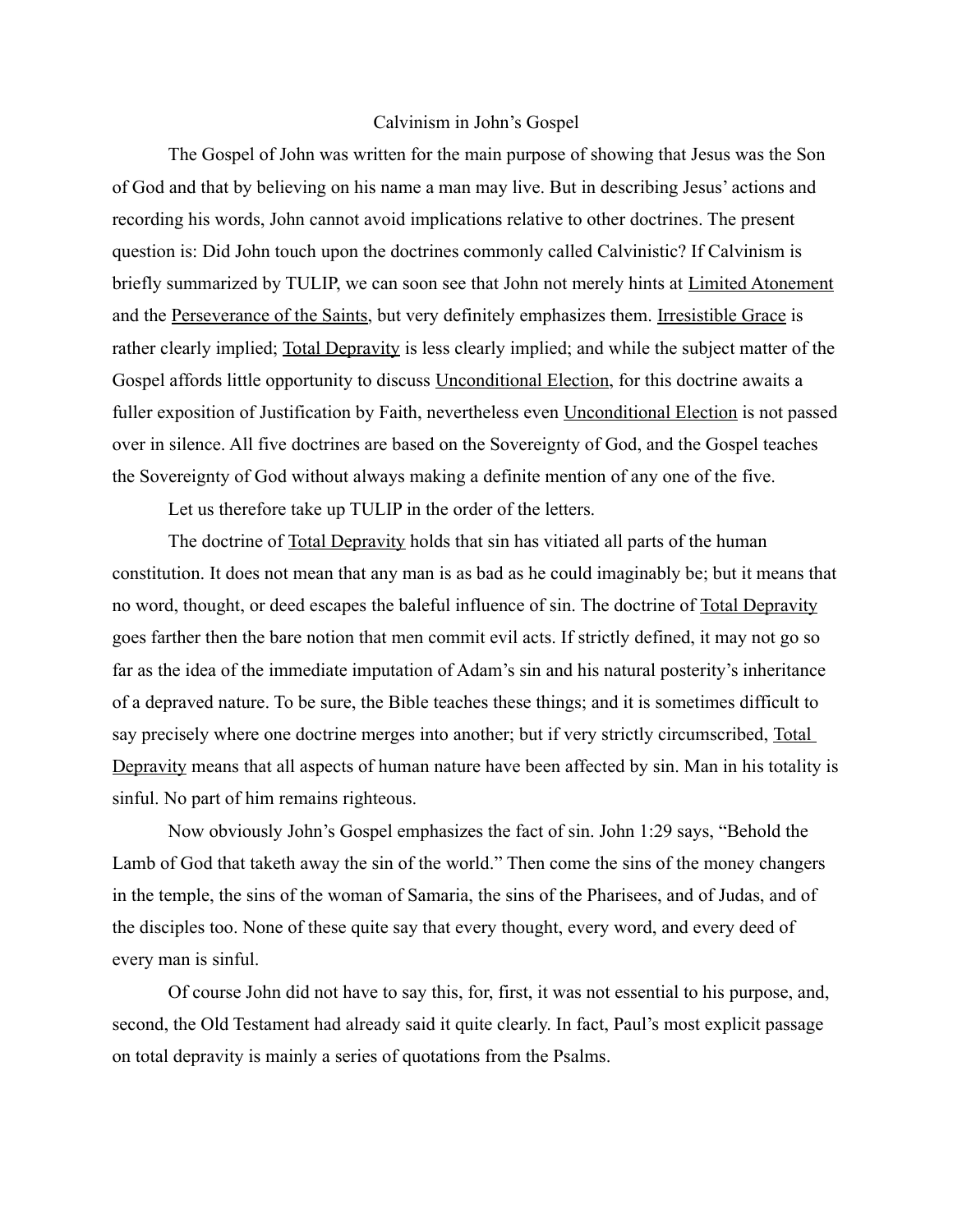Nevertheless John says or implies more than the mere fact that some men sometimes do what is wrong. Let us quickly run through the Gospel from beginning to end.

John  $1:5$ John 1:10-11 John 3:3, 5, 6

"Unless a man be born again, he cannot see the kingdom of God."

Since a person is born as a whole person, not just  $\frac{1}{2}$  or  $\frac{3}{4}$ , a new birth must refer to the whole person too. Therefore the old "whole person" was sinful.

3:5 "Unless a man be born of water and spirit …"

3:6 "That which is born of the flesh is flesh, and that which is born of the spirit is spirit." This again reflects on the difference between the two births.

John 3:3, 5, 6. The verses all indicate that of the first birth, a man is born in sin. Men do not first become sinners in later life. [Arminians and some Baptists teach that children are innocent.]

3:19 "Men loved darkness rather than light because their deeds were evil." [Love = ἀγαπάω] The reference to love shows how deep seated their evil was.

6:44 "No one can come to me, unless the Father … draw him." A clear statement of inability. The coming is mental, not physical. It is a desire for God. Therefore a man cannot even desire to come to God because desire is the coming.

6:65 "No one can come to me, unless it [the coming] be given to him of the Father."

7:19 "Not one of you keeps the Law."

A statement of sin; although it refers only to "you" and is not universal in extent or profundity.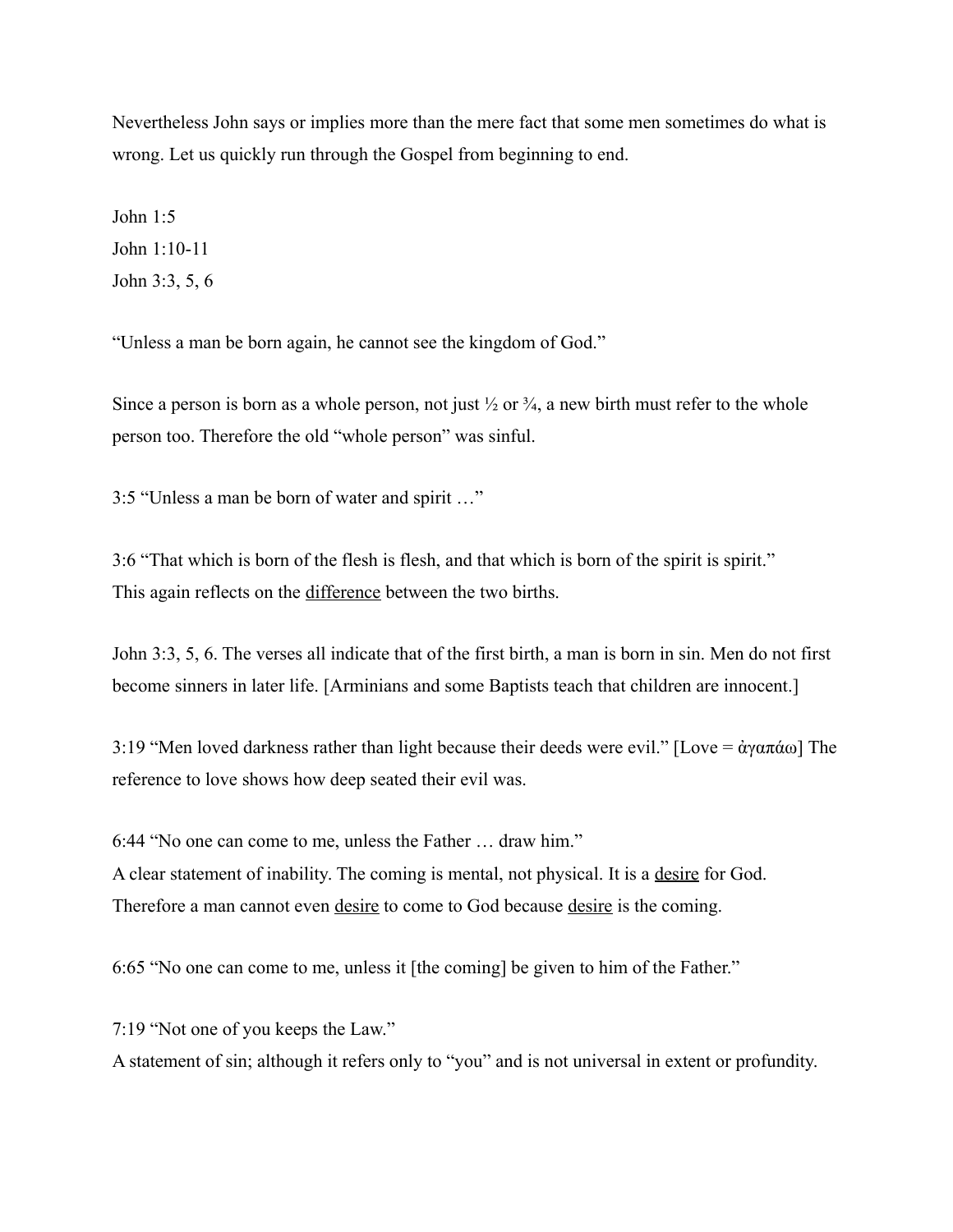8:44 "You are of your father the devil…"

This shows how deep their evil is; although it refers only to these Jews.

12:38ff. Isaiah's prophecies seem to be universal in extent, although of course Isaiah preached only to the Jews. However, to whom hath the arm of the Lord been revealed is more clearly universal than the reference to Isaiah's "report."

Unconditional Election. We are elected of pure grace and not on the basis of foreseen merit, or faith. Again this is clearer in the Epistles – not of works, no boasting, even faith is a pure gift. Cf. 4:10. If you had known God's free gift.

5:21. The Son gives life to whoever he pleases.

15:16. Ye have not chosen me, but I have chosen you.

## Limited Atonement.

Limited Atonement is the most unpopular of Calvinistic doctrines. Perseverance of the Saints is the most popular and is most easily accepted by some confused Arminians. Now, it is noteworthy that of all five letters, TULIP, L and P have the greatest emphasis in John. Not only emphasis separately, but they are intertwined, so that Arminians who accept P and reject L are properly called confused. This is as it should be, for the five doctrines are part of one logical system. Scripture is not a disordered agglomeration of unrelated ideas. They all fit together. First, (6:37) The Father has given a people to Christ. This people is not the entire human race. One commentator says  $\pi \omega$   $\delta$  is neuter, therefore the entire race, of whom some resist, but he who comes ὁ ἐρχόμενον is masculine. [Therefore not limited]

The grammar of the comment is correct –  $\frac{\pi a v}{\pi a v}$  refers to the people en masse and  $\dot{\sigma}$ ἐρχόμενον individually. But though en masse it is not the human race, but all of the mass come, e.g. the Pharisees did not come.

The same commentator has little to say on the subject when he comes to 17:6 – for here it is clear that the men whom the Father gave to Christ were not all the world.

Still clearer is 17:9 – where the <u>world</u> and these men are contrasted.

And 17:24 shows again that those whom the Father gave Christ will be with him and behold his glory.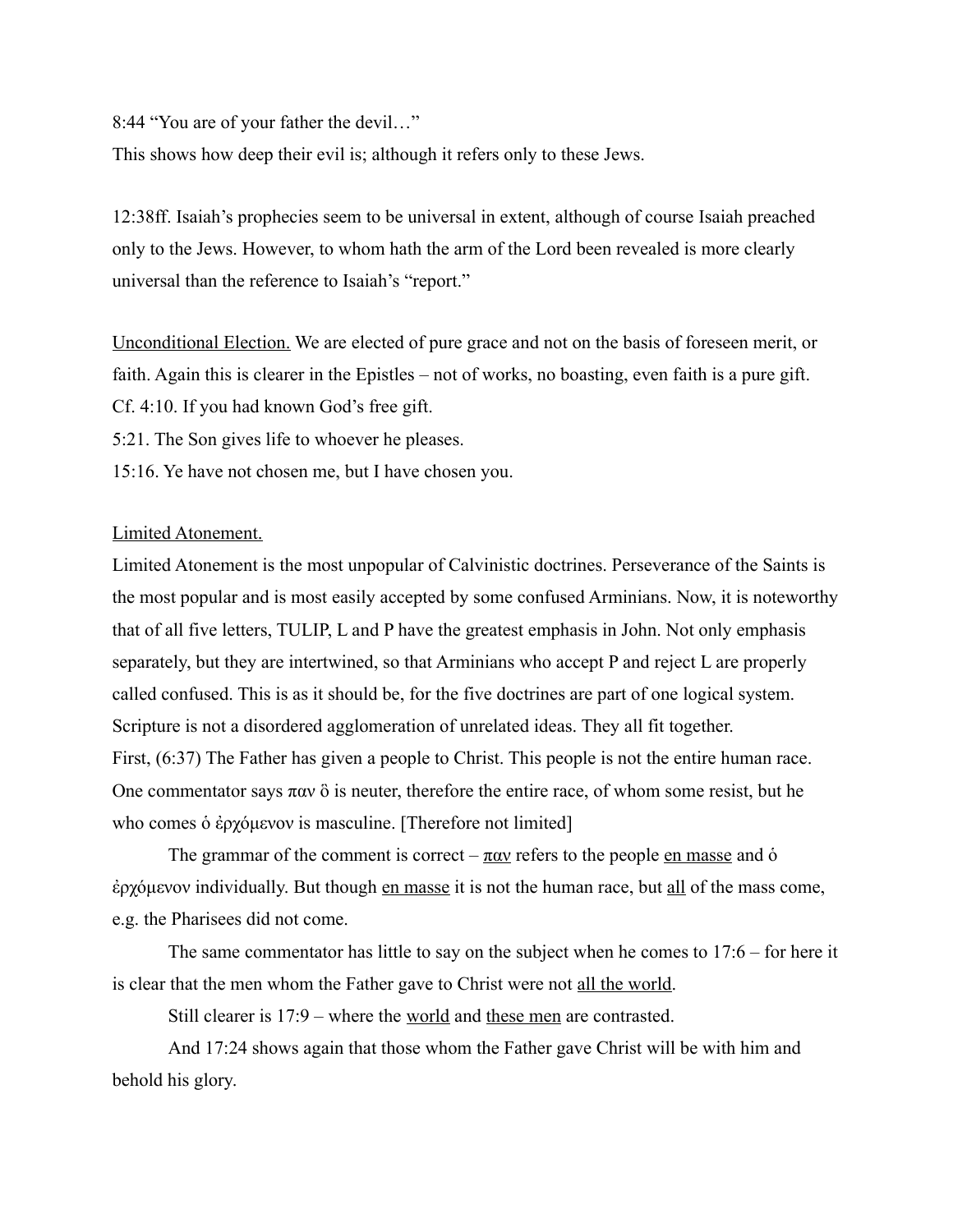Obviously this does not include the Pharisees. In fact, is not the immediate reason for this verse (6:37) the need of stating that the Pharisees were unbelievers  $= 6:36$ .

They had said (6:34) Lord, give us this bread. And alone this might be taken as evidence of their acceptance of Christ. But either they were ignorant or insincere.

In the next place, those whom the Father gave Christ, will come.

This identifies the individuals. Anyone who as a matter of fact comes to Christ is one whom the Father gave him. We do not know who these individuals are before they come. A Calvinist was accused of inconsistency for preaching to all people when only the elect would be saved; he replied, if you will put a check mark on the elect, I will preach only to them.

And third, this verse should discourage no one because it teaches Christ will not reject anyone who comes.

Insincere (!) sinners excuse themselves on the ground that they are not elect. But no one can know this. Anyone who comes sincerely is elect, and will not be cast out.

6:38, 39. Note how the Limited Atonement is connected with Perseverance of the Saints. Jesus will surely receive all who come because he came down from heaven for that purpose – it is the Father's will that none [of the elect] be lost.

N.B. Those given by the Father (39) and those who see and believe (40) are the same people.

41, 42. Again show that the Jews or Pharisees are not included.

44. The distinction is made still clearer: 37 said, all the Father gave will come. Here, 44, no one can come except the Father draw him.

Note the inability of the sinner. Only God initiates salvation. If men were left to themselves, no one would come. Only God can make a man willing to come. The will, dead in sin, hates God and cannot please him (Romans 8:8).

6:64. Jesus had known from the beginning.

6:70. Which would betray him.

10:11. The shepherd lays down his life for the sheep – not for the wolves.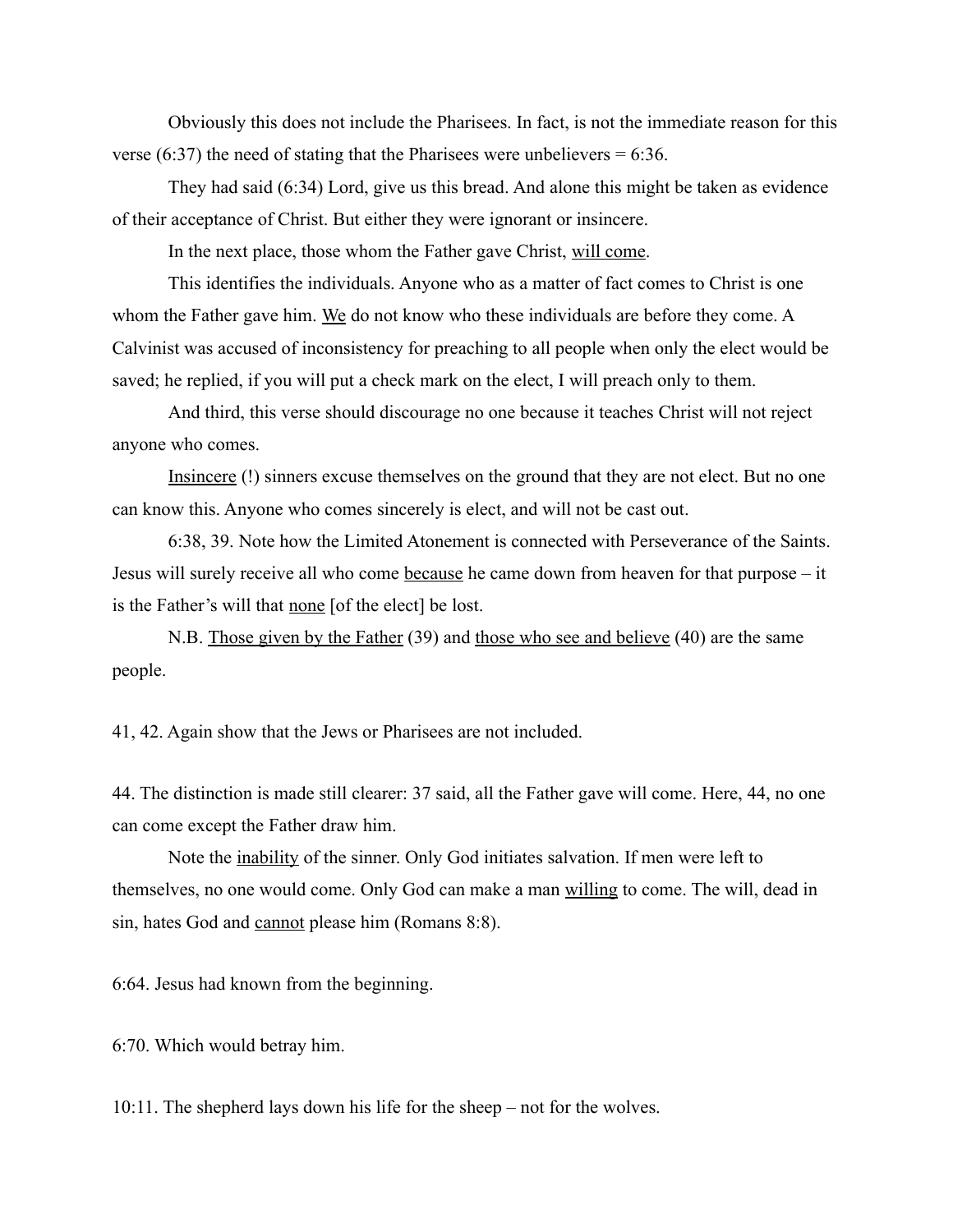Question: When Christ died on the cross, did he intend to save the wicked people of Sodom? He did intend to atone for Abraham and Moses.

Irresistible Grace

Again this is taught by implication – more definitive teaching in the Epistles – but cf. 1:13 begotten … not of men but of God.

3:3 and all references to the new birth.

A child cannot resist being born. God's begetting is irresistible.

5:21 The Son quickened whom he will, like raising the dead, cf. 5:25. The dead cannot resist.

Besides, if God is really Almighty, who can resist God's will?

6:37 All that the Father giveth me shall come – and  $6:45$ .

God guarantees the results.

47, 50, 51 again teach Perseverance of the Saints. [For the present purpose, we omit discussion of eating Christ's flesh and its relation to the Lord's Supper.]

65, 66. The complex of ideas was too much for them. Christ's claims, eating his flesh, and Limited Atonement, or at least exclusion of Jews, made many reject Christ. Perhaps they were not offended only or even chiefly because of Limited Atonement, but their rejection illustrates Limited Atonement to the extent that even one of the disciples is a devil = 70-71.

In talking with Arminians and others not instructed in the Word, there is one question that forces [unwilling] assent to Limited Atonement.

When Christ suffered on the cross, whom did he intend to save? The Pharisees? The sinners destroyed by the flood? Those burned up in Sodom? Or, his own?

To avoid Limited Atonement the reply would have to be: he did not intend to save anyone, but just to make salvation possible – to give people a chance.

But this is not his expressed intention. He came to save!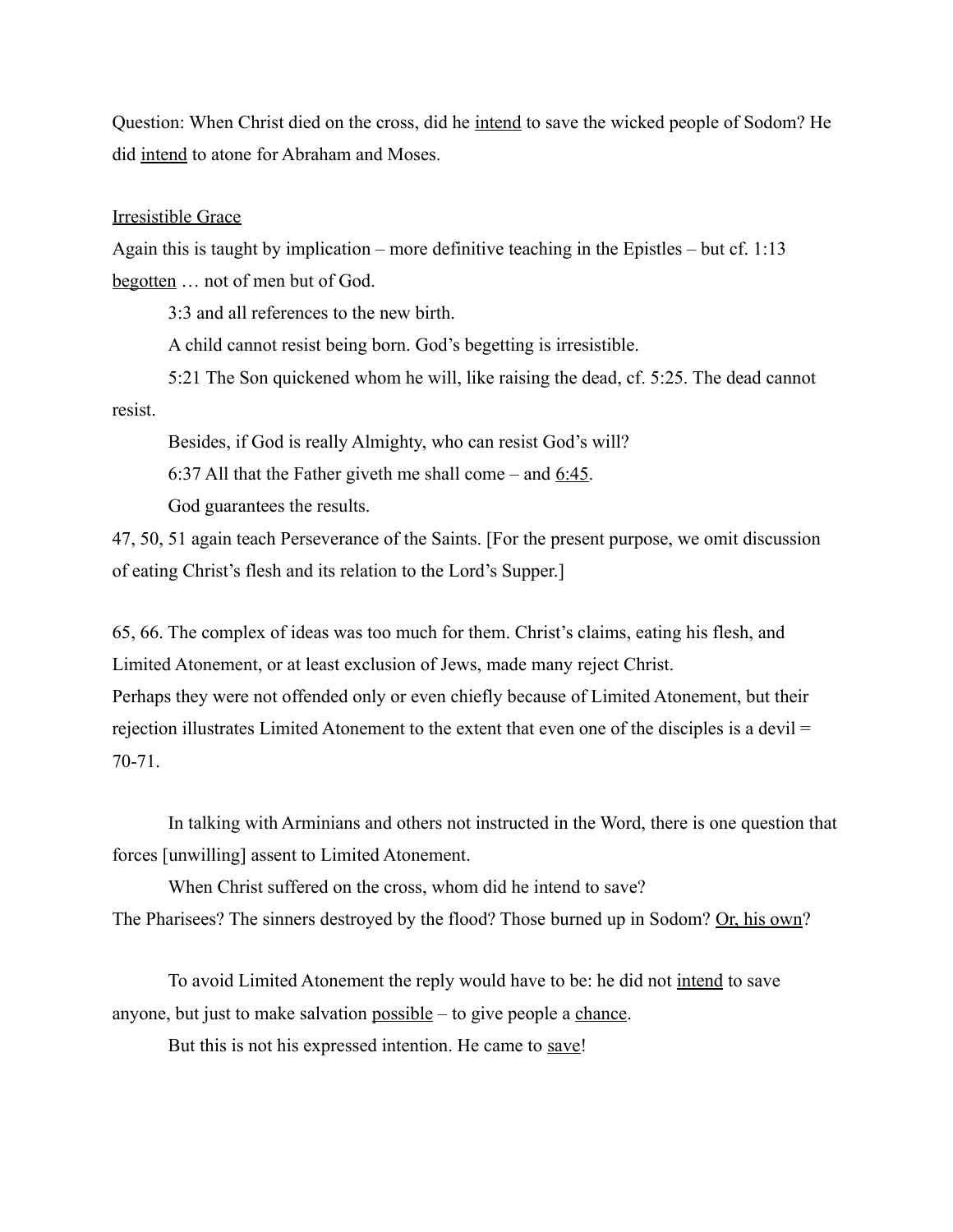Also John 10:14. The sheep know Christ, and he knows them. Christ dies for the sheep i.e. for the people whom God gave him: it is the same group.

10:26. Ye are not of my sheep: therefore Christ did not lay down his life for them.

10:27-29. N.B. Perseverance of the Saints and Limited Atonement are closely connected. We cannot consistently accept P and reject L.

Perseverance of the Saints is the most popular and widely received of the five points. Arminians are hard pressed to defend the opposite.

3:15. whosoever believeth in him should not perish but have eternal life.

 $3.16$  ditto.

3:36. hath everlasting life.

All such references to everlasting life are inconsistent with the notion that a person can have life and then lose it – a life that is or can be lost is not everlasting.

4:14 Whosoever drinketh of the water which I shall give him shall never thirst.

Never: emphatic - οὐ μὴ ... εἰς τὸν αἰῶνα.

But the water I shall give him shall be in him a well of water springing up into everlasting life.

N.B. Christ does not offer a chance of salvation; he offers salvation. Those who believe receive what he offers i.e. salvation  $=$  eternal life.

6:35 [After feeding the 5,000] He that cometh to me shall never οὐ μὴ hunger, and he that believeth on me shall never οὐ μὴ ...  $\pi \omega \pi$  thirst.

6:39 of all that he hath given me, I should lose nothing …

6:40 Everyone which seeth the Son and believeth on him may have everlasting life and I will raise him up at the last day.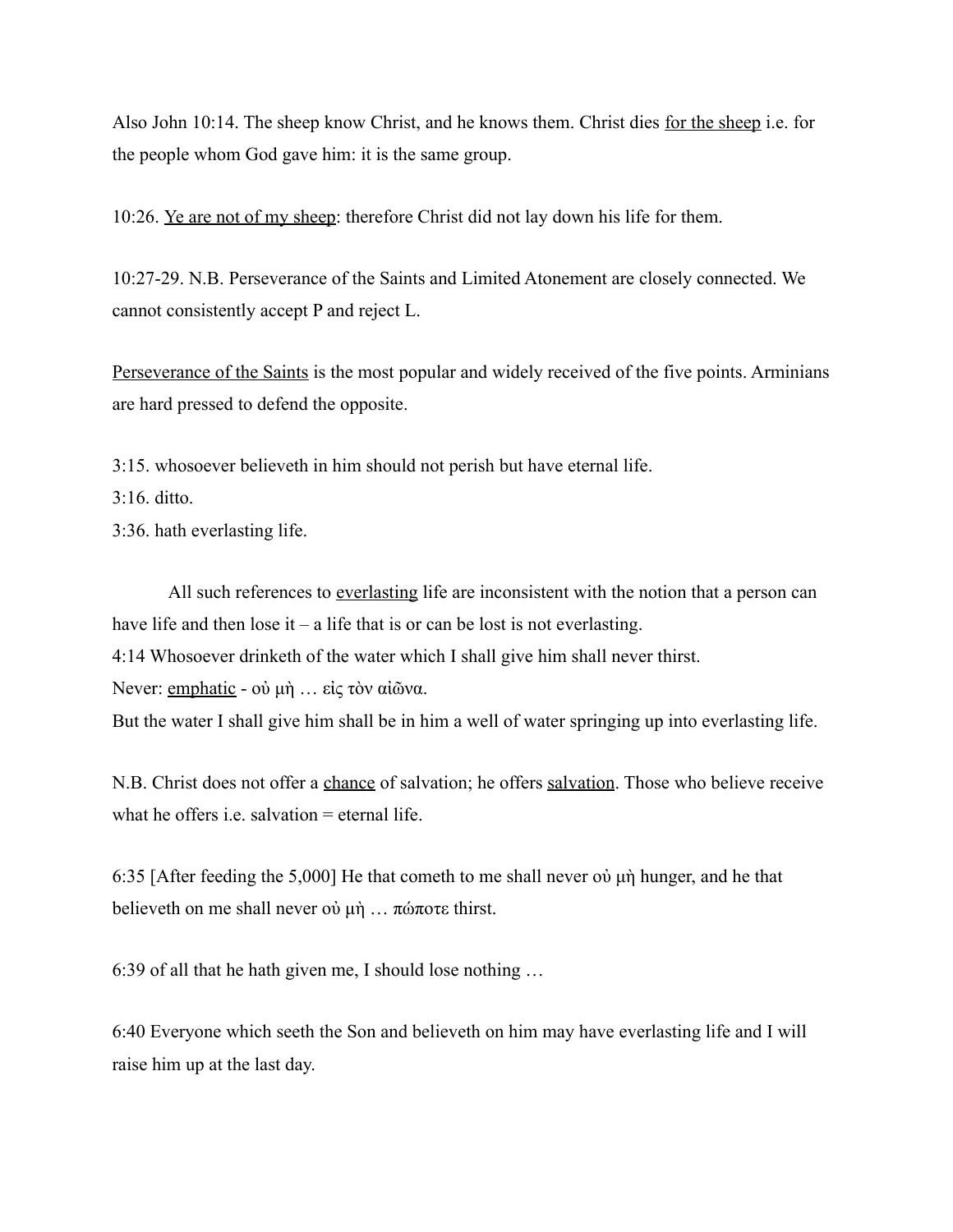6:44 repeated.

6:51 he shall live forever.

6:54 cf. 40 and 44

10:28 I give unto them eternal life.

They shall never perish οὐ μὴ … εἰς τὸν αἰῶνα.

Neither shall anyone pluck them out of my hand.

10:29. No one is able to pluck them out of my Father's hand.

This is all so explicit that the Arminians should hide their heads in shame.

Other Calvinisms in John indicating Foreordination.

6:64, 65. Judas had been chosen for his evil task.

7:6, 30; 8:20; 13:1. His time was not yet come. God had a plan and the Jews could not disrupt that plan.

9:3 The man "was born blind in order that God's mercy might be openly shown in him" [= Weymouth]

God's plan – his unfortunate malady was not an accident.

11:4 and 42. Lazarus sickened and died to demonstrate the glory of God.

12:38, 39; 13:18; 15:25; 19:36 – prophecy shows that the events were fixed in God's eternal counsel.